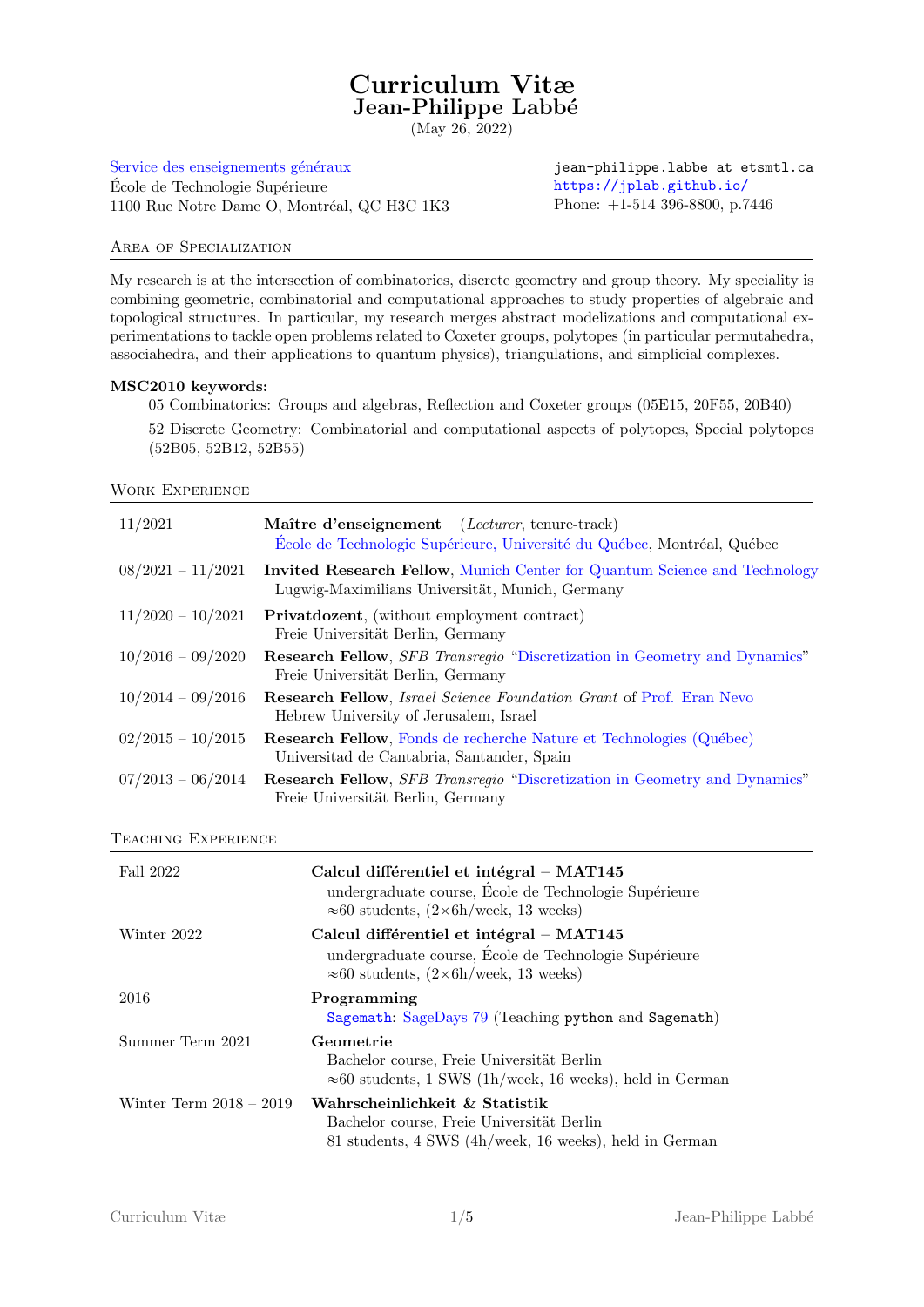|                       | Seminar zur Geometrie<br>Bachelor course, Freie Universität Berlin<br>3 Students, 2 SWS (2h/week, 16 weeks), held in German |
|-----------------------|-----------------------------------------------------------------------------------------------------------------------------|
| Winter Term 2017-2018 | Seminar Discrete Mathematics I<br>Bachelor/Master course, Freie Universität Berlin<br>8 students, 2 SWS (2h/week, 16 weeks) |
| Summer Term 2017      | Discrete Mathematics I<br>Bachelor/Master course, Freie Universität Berlin<br>45 students, 4 SWS (4h/week, 16 weeks)        |
| Winter Term 2010      | Algèbre Matricielle (Teaching Assistant)<br>Bachelor course, UQAM<br>60 students                                            |
| Winter Term 2010      | <b>Combinatoire</b> (Teaching Assistant)<br>Bachelor course, UQAM<br>15 students                                            |
| Fall Term 2009        | Algèbre II (Teaching Assistant)<br>Bachelor course, UQAM<br>15 students                                                     |

#### **EDUCATION**

| 07/2020             | <b>Habilitation</b> , Mathematics / Freie Universität Berlin<br>Title: Convex Geometry of Subword Complexes of Coxeter Groups<br>Teaching Evaluation: <i>Probability and Statistics</i><br>Habilitation Presentation: Jones Unknotting Conjecture |
|---------------------|---------------------------------------------------------------------------------------------------------------------------------------------------------------------------------------------------------------------------------------------------|
| $10/2010 - 07/2013$ | Dr. rer. nat., Mathematics / Freie Universität Berlin<br>Title: Polyhedral Combinatorics of Coxeter Groups                                                                                                                                        |
| $05/2008 - 08/2010$ | Maîtrise ès Sciences, Mathématiques / Université du Québec à Montréal<br>Title: Approche combinatoire des amas par les éléments triés des groupes<br>de Coxeter                                                                                   |
| $09/2005 - 04/2008$ | <b>Bachelier ès Sciences</b> , Mathématiques / Université Laval, Québec City                                                                                                                                                                      |
| $09/2007 - 12/2007$ | Math in Moscow / Independent University of Moscow                                                                                                                                                                                                 |
| $09/2006 - 12/2006$ | Budapest Semesters in Mathematics / Eötvös University                                                                                                                                                                                             |

Articles in Preparation

- [1] Federico Castillo, Jean-Philippe Labbé, Julia Liebert, and Christian Schilling, *Generalization of* Pauli's exclusion principle for fermions and bosons, in preparation (2021) 6 pp.
- [2] Winfried Bruns, Vincent Delecroix, Matthias Köppe, and Jean-Philippe Labbé, Algebraic polyhedra in Sagemath with Normaliz, in preparation (2020) 21 pp.

#### **PREPRINTS**

- [3] Federico Castillo, Jean-Philippe Labb´e, Julia Liebert, Arnau Padrol, Eva Philippe, and Christian Schilling, An effective solution to convex 1-body N-representability,  $arXiv:2105.06459$  (2021) 59 pp.
- [4] Jean-Philippe Labbé, *Combinatorial foundations for geometric realizations of subword complexes* of Coxeter groups, [arXiv:2003.02753](http://arxiv.org/abs/2003.02753) (2020) 34 pp.

#### **PUBLICATIONS**

- [5] Michael Cuntz, Sophia Elia, and Jean-Philippe Labbé, Congruence normality of simplicial hyperplane arrangements via oriented matroids, Ann. Comb. 26 (2022) no. 1, 1–85.
- [6] Julia Liebert, Federico Castillo, Jean-Philippe Labbé, and Christian Schilling, Foundation of oneparticle reduced density matrix functional theory for excited states, J. Chem. Theory Comput. 18 (2022) no. 1, 124–140.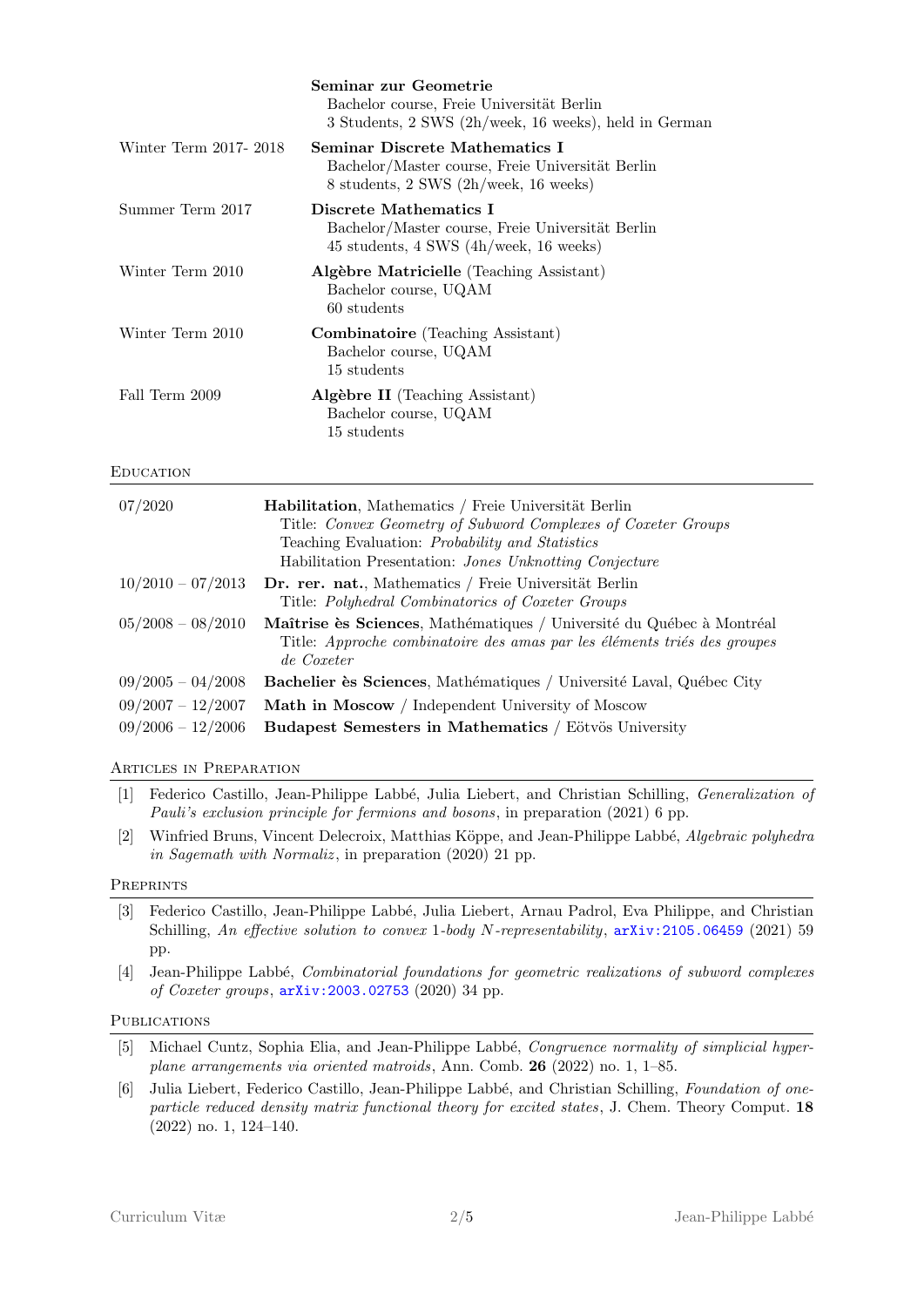- [7] Joseph Doolittle, Jean-Philippe Labbé, Carsten Lange, Rainer Sinn, Jonathan Spreer, and Günter M. Ziegler, Combinatorial inscribability obstructions for higher-dimensional polytopes , Mathematika 66 (2020) no. 4, 927–953.
- [8] Jean-Philippe Labbé and Carsten Lange, Cambrian acyclic domains: counting c-singletons, Order 37 (2020) no. 3, 571–603.
- Jean-Philippe Labbé, Günter Rote, and Günter M. Ziegler, Area difference bounds for dissections of a square into an odd number of triangles, Exp. Math. 29 (2020) no. 3, 253–275.
- [10] Sarah B. Brodsky, Cesar Ceballos, and Jean-Philippe Labbé, Cluster algebras of type  $D_4$ , tropical planes, and the positive tropical Grassmannian, Beitr. Algebra Geom. 58 (2017) no. 1, 25–46.
- [11] Hao Chen and Jean-Philippe Labbé, *Limit directions for Lorentzian Coxeter systems*, Groups Geom. Dyn. 11 (2017) no. 2, 469–498.
- [12] Jean-Philippe Labbé, *Brocoli: Sagemath package dealing with LImit ROots of COxeter groups*, <https://github.com/jplab/brocoli> (2017) version 1.0.0 3500 lines.
- [13] Jean-Philippe Labbé, Thibault Manneville, and Francisco Santos, *Hirsch polytopes with exponen*tially long combinatorial segments, Math. Program. 165 (2017) no. 2, Ser. A, 663–688.
- [14] Jean-Philippe Labbé and Eran Nevo, Bounds for entries of  $\gamma$ -vectors of flag homology spheres, SIAM J. Discrete Math. 31 (2017) no. 3, 2064–2078.
- [15] Christophe Hohlweg and Jean-Philippe Labbé, On inversion sets and the weak order in Coxeter groups, European J. Combin. 55 (2016) 1–19.
- [16] Nantel Bergeron, Cesar Ceballos, and Jean-Philippe Labbé, Fan realizations of type A subword complexes and multi-associahedra of rank  $3$ , Discrete Comput. Geom.  $54$  (2015) no. 1, 195–231.
- [17] Hao Chen and Jean-Philippe Labbé, Lorentzian Coxeter systems and Boyd-Maxwell ball packings, Geom. Dedicata 174 (2015) 43–73.
- [18] Cesar Ceballos, Jean-Philippe Labbé, and Christian Stump, Subword complexes, cluster complexes, and generalized multi-associahedra, J. Algebraic Combin. 39 (2014) no. 1, 17–51.
- [19] Christophe Hohlweg, Jean-Philippe Labb´e, and Vivien Ripoll, Asymptotical behaviour of roots of infinite Coxeter groups, Canad. J. Math. 66 (2014) no. 2, 323–353.
- [20] Srečko Brlek, Jean-Philippe Labbé, and Michel Mendès France, Combinatorial variations on Cantor's diagonal, J. Combin. Theory Ser. A 119 (2012) no. 3, 655–667.

#### Book Chapters

[21] Ana Maria Botero, Jean-Philippe Labbé, and Lauren Williams. Introduction to total positivity and cluster algebras. In: ECCO – Lectures Notes. (Book in preparation). Cambridge University Press, 2019, 32 pp.

Conference Proceedings

- [22] Jean-Philippe Labbé. Universal Oriented Matroids for Subword Complexes of Coxeter Groups. In: FPSAC 2020. 2020, pp. 12.
- [23] Nantel Bergeron, Cesar Ceballos, and Jean-Philippe Labbé. Fan realizations of type A subword complexes and multi-associahedra of rank 3. In: Proceedings of FPSAC 2015. DMTCS Proc. Assoc. DMTCS, Nancy, 2015, 429–440.
- [24] Hao Chen and Jean-Philippe Labbé. *Lorentzian Coxeter groups and Boyd-Maxwell ball packings.* In: 26th FPSAC. DMTCS Proc. Assoc. DMTCS, Nancy, 2014, 103–111.
- [25] Cesar Ceballos, Jean-Philippe Labbé, and Christian Stump. *Multi-cluster complexes*. In: 24th FP-SAC. DMTCS Proc. Assoc. DMTCS, Nancy, 2012, 1–8.
- [26] Christophe Hohlweg, Jean-Philippe Labbé, and Vivien Ripoll. Asymptotical behaviour of roots of infinite Coxeter groups I. In: 24th FPSAC. DMTCS Proc. Assoc. DMTCS, Nancy, 2012, 851–862.

#### Honors, Awards and Grants

#### Awards

' Study Merit Berlin Mathematical School – Certificate of Distinction, 2013 Université du Québec à Montréal – Mention d'Honneur – Top Score Thesis, 2010 Université Laval – Tableau d'Honneur – Perfect Grade Point Average  $(4.3/4.3)$ , 2006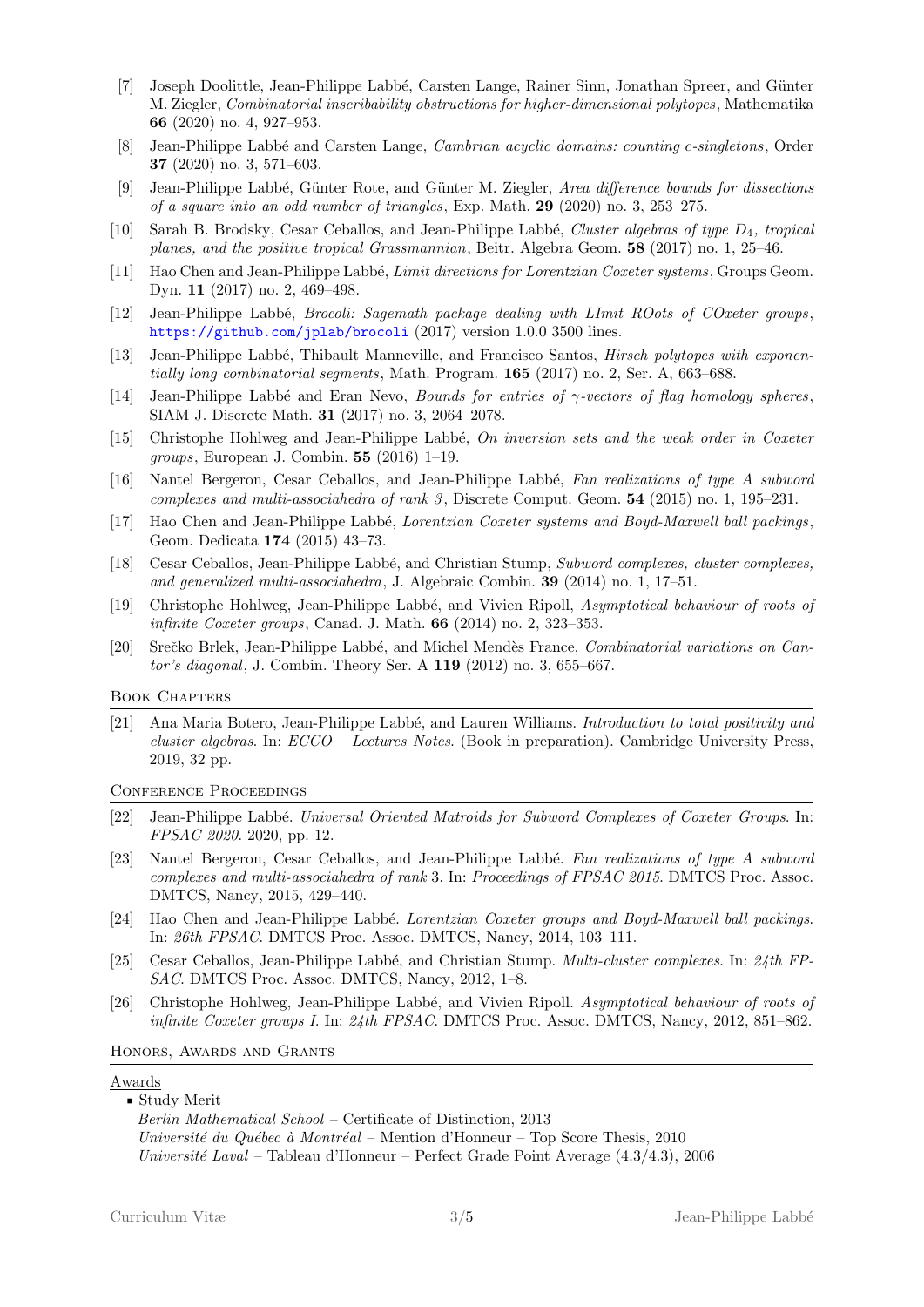' Public Prize for Best Talk Math Slam (Sandwich Theory) – BMS Days February, 2013

# Research Fellowships

- $\blacksquare$  Fonds de recherche Nature et Technologies (Québec) by Competition Postdoctorate (70 000\$CAD) Doctorate (60 000\$CAD) Master (30 000\$CAD)
- ' Summer Research Grant by Competition LaCIM (5 000\$CAD) NSERC  $(2\times6 250$ \$CAD)
- $\blacksquare$  Math in Moscow Scholarship by National Competition CMS and NSERC, 3 Prizes/Year (9 000\$CAD)

# Mentions

- Ambassador, Centre d'étude Collégial, Lac-Mégantic, 2011–
- Deux frères dans les hautes sphères des mathématiques internationales News article, Ronald Martel, La Tribune, appeared 14 March 2016

# SELECTED SCIENTIFIC INVITATIONS

# FPSAC International Conferences (acceptance:  $\approx 5\%$  talk,  $\approx 15\%$  poster)

Tel Aviv Israel (Poster, 2020), Daejeon South Korea (Poster, 2015), Chicago USA (Poster, 2014), Nagoya Japan (2 Talks, 2012)

# Research invitations

Oberwolfach Discrete Geometry (09/2020), Oberwolfach Algorithms in Polyhedral Geometry (Research in Pairs, 04/2019), Institute for Mathematics and its Applications – Minneapolis (Research in Pairs, 04/2018), Oberwolfach Algebraic and Geometric Combinatorics (02/2015), Centre International de Ren $contres Mathématiques (05/2010)$ 

# Invited Talks

AMS Sectional Meeting Geometric and Topological Combinatorics (11/2019), Institute for Mathematics and its Applications (08/2017), Encuentro Colombiano de Combinatoria (06/2016)

# Combinatorics & Geometry Seminars

Max Planck Institute Leipzig (03/2020), UCLA (11/2019), University of Southern California (11/2019), University of Washington  $(11/2019)$ , University of Miami  $(11/2019)$ , Institut Henri-Poincaré  $(03/2019)$ , University of Minnesota (04/2018), LaBRI Bordeaux (11/2017)

# PROFESSIONAL SERVICES

# Referee

Advances in Mathematics, Comptes Rendus Mathématique, Transactions of the AMS, Forum of Mathematics (Sigma), Annales Henri Lebesgue, Experimental Mathematics, Israel Journal of Mathematics, Journal of Algebra, Algebraic Combinatorics, Discrete & Computational Geometry, SIAM Journal on Discrete Mathematics, New York Journal of Mathematics, Beiträge zur Algebra und Geometrie, Journal of Combinatorial Theory A, European Journal of Combinatorics, Electronic Journal of Combinatorics, Séminaire Lotharingien de Combinatoire, Discrete Mathematics, Australasian Journal of Combinatorics, Publicationes Mathematicae Debrecen

# Conference and Research Seminar Organizer

- Coordinated communication to maximize the outcomes of 7 successful international conferences.

- Invited talented speakers and created a agreable atmosphere to motivate doctoral students, ensuring a diverse and large audience.

 $\bullet$  Chair of organization committee (Sage Days 79, 1<sup>st</sup> BMS Student Conference)

 $\bullet$  Member of international organization committee (ECCO 2020, 1<sup>st</sup> and 2<sup>nd</sup> BMS–BGSMath Joint Junior Meeting, Sage Days 84, Coxeter Groups meet Convex Geometry 2012, Sage Days 112.358)

■ Member of organization committee of research seminars at the Freie Universität Berlin (Discrete Geometry group seminar, Polyhedral Combinatorics research seminar)